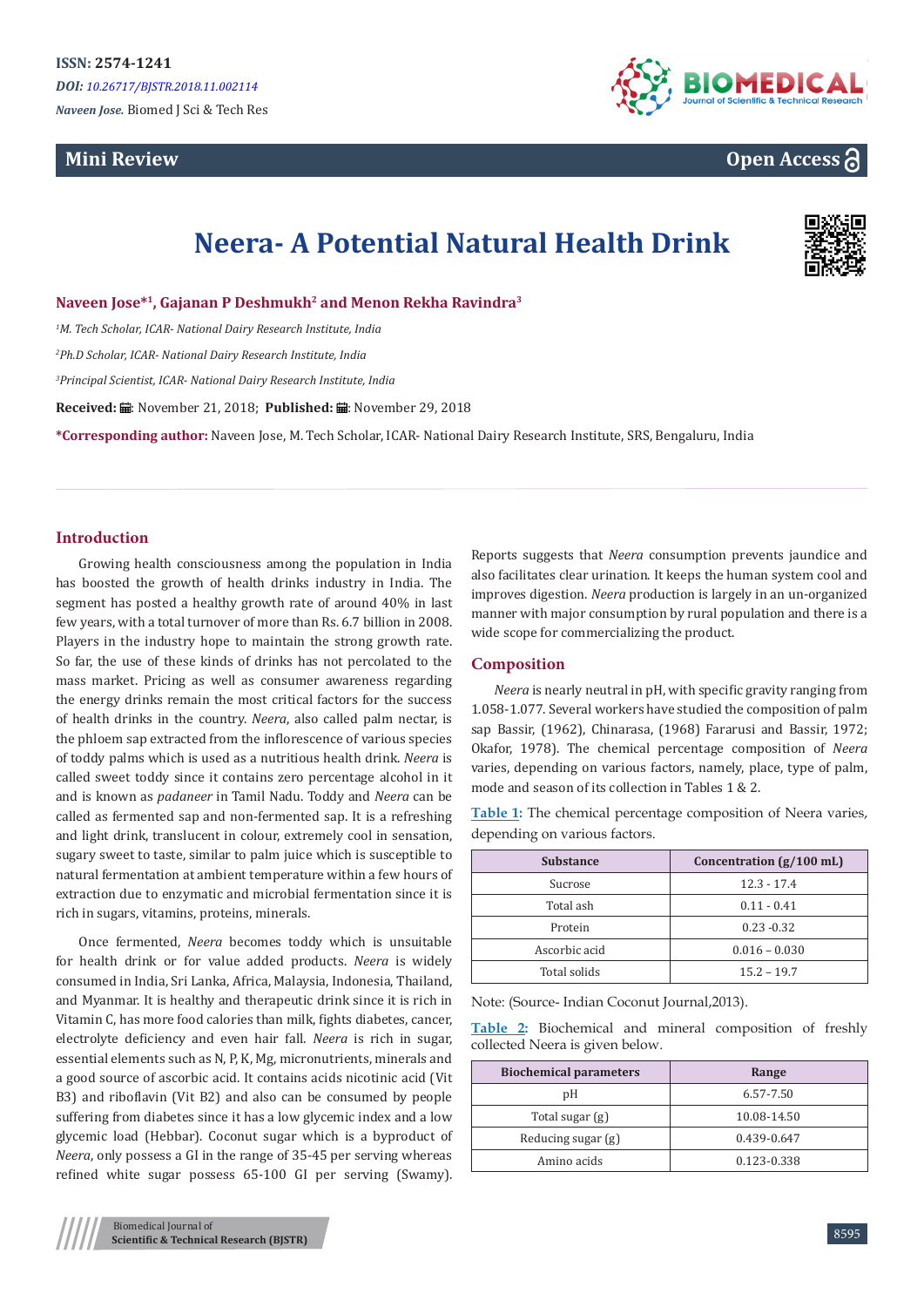| Sodium (mg)                         | 69.4-117.5  |
|-------------------------------------|-------------|
| Potassium (mg)                      | 146.1-182.4 |
| Phosphorous (mg)                    | $2.0 - 6.4$ |
| Manganese (mg)                      | 0.009-0.014 |
| Copper (mg)                         | 0.028-0.035 |
| $\text{Zinc}\left(\text{mg}\right)$ | 0.018-0.026 |
| [ron (mg)]                          | 0.049-0.058 |

#### **Extraction**

*Neera* extraction is generally performed by tapping method collected from the inflorescence of coconut, which is done twice a day, both in the morning and evening. On an average, an adult coconut palm produces 12-14 inflorescences per year. The sap should be collected from a growing palm and the sweet sap is collected from the cut flower of palm by a tapper and a container is fastened to the flower to collect the sap. The sequential tapping and nut production technology (SCTNP) adoption can increase the farmer's income without sacrificing nut production as  $\frac{3}{4}$ <sup>th</sup> is tapped whereas  $\frac{1}{4}$  is used for nut production. Usually it is collected in early morning at sunrise and as the day progresses, it will get converted into toddy which is alcoholic [1].

#### **Technological Developments in Preservation**

*Neera* is highly susceptible to natural fermentation at ambient temperature within a few hours of extraction from the palm source due to natural yeasts in air and once fermented, it transforms into toddy with 4% alcohol. Several technologies developed by various research institutes for processing and preserving the natural form of *Neera* and to retain the vitamins, sugar, and other nutrients beneficial for health. CPCRI has developed an equipment for easy collection and preservation of sap. To extend the shelf life of *Neera*, heat preservation techniques such as pasteurization are used which can extend the shelf life up to a week without much loss in its nutritive components [2]. It can be stored under refrigerated condition to arrest the growth of microorganisms and enzymatic reactions. A team of experts from SCMS Institute of Bio Sciences and Biotechnology, Cochin, India have successfully developed filtration and preservation techniques for *Neera* in collaboration with Coconut Development Board to commercialize the drink among the public [3]. National Chemical Laboratory in Pune has developed a special filtration technique to enhance the shelf life and Central Food Technological Research Institute in Mysore, India also developed technologies for the preservation and processing of *Neera*.

#### **By-products**

**a) Coconut Jaggery:** It is soli or semi-solid crystalline mass obtained by boiling and evaporating *Neera* in small batches with final product having pH in the range of 6.5-7.0 [4]. The production requires minimal heat treatment without the the aid of any additives or enzymes. Caramelization turns the heated *Neera* from milky white to transparent brown.

**b) Neera Syrup:** It is produced when fresh *Neera* is heated and concentrated into syrup and is used as a health and wellness drink in connection with Ayurveda and other systems of medicine [5].

**c) Palm Wine (Toddy):** It is an alcoholic beverage produced from the sap of palm which is mildly intoxicating and sweet, obtained by fermentation of natural yeasts yielding an aromatic wine having 4% alcohol content [6]. As the day progresses, it may yield a sourer, stronger and acidic product due to fermentation. Spices are added to obtain distinct taste to product

**Palm Honey:** It is a thick liquid syrup similar to honey, having a sweetness of  $78^{\circ}$  Brix and a pH of 6.0-6.5, which is used as sweetener in ice creams and other confectionaries. Palm honey also find applications in pharmaceutical formulations and is good for patients suffering from anemia as it is rich source of iron.

**e) Palm Sugar:** The coconut sap sugar is obtained by moderately heating the freshly harvested *Neera* at 115°C to remove water which is considered as one of the best natural sweetener since it has no added chemicals. It is widely used as sweetener in South-East Asian regions since thousands of years which is a perfect and healthier substitute for artificial sweeteners. It is rich in minerals, vitamins and has twice the iron, four times the magnesium and over ten times the zinc than brown sugar which is obtained from sugar cane.

#### **Conclusion**

Chilled *Neera* is a healthy and thirst-quenching drink which gives a cool feeling to the body. The shelf life can be extended upto 45 days using scientific methods such as filtration, pasteurization and addition of preservatives so that the market reach of the product can be extended upto urban areas. It has been medically proved that *Neera* is better than mineral water and it also has less calorific value, apart from being sweet and delicious. *Neera* could become a nutritious drink offering a healthy alternative to aerated beverages if it is commercialized in a proper way.

#### **References**

- 1. [Swamy, GM Siddharameswara \(2013\) Coconut Neera production and](https://www.coconutboard.in/docs/artcl-neera-icj-jan-13-sidhas.pdf) [processing in Karnataka. Indian Coconut Journal.](https://www.coconutboard.in/docs/artcl-neera-icj-jan-13-sidhas.pdf)
- 2. [Kumari, Anila, Anita Pandey, Anton Ann, Anup Raj, et al. \(2016\)](https://www.researchgate.net/publication/279922940_Indigenous_Alcoholic_Beverages_of_South_Asia) [Indigenous Alcoholic Beverages of South Asia.](https://www.researchgate.net/publication/279922940_Indigenous_Alcoholic_Beverages_of_South_Asia)
- 3. [Hebbar K, AC Mathew, Manivannan, Arivalagan, Kukkamgai, et al. \(2013\)](https://www.researchgate.net/publication/257947206_Value_added_products_from_Neera) [Value added products from Neera. Indian Coconut Journal pp. 28-33.](https://www.researchgate.net/publication/257947206_Value_added_products_from_Neera)
- 4. [Borse, Babasaheb Bhaskarrao, Lingamallu Jagan Mohan Rao, Kulathooran](https://www.sciencedirect.com/science/article/pii/S0308814606001488) [Ramalakshmi, Bashyam Raghavan, et al. \(2007\) Chemical composition](https://www.sciencedirect.com/science/article/pii/S0308814606001488) [of volatiles from coconut sap \(neera\) and effect of processing. Food](https://www.sciencedirect.com/science/article/pii/S0308814606001488) chemistry [101\(3\): 877-880.](https://www.sciencedirect.com/science/article/pii/S0308814606001488)
- 5. [Baliga BP, AC Ivy \(1961\) Beverage preservation, pasteurization of palm](https://pubs.acs.org/doi/abs/10.1021/jf60114a018) [sap \(Neera\) Journal of Agricultural and Food Chemistry](https://pubs.acs.org/doi/abs/10.1021/jf60114a018) 9(2): 149-151.
- 6. Bhagya D, Soumya Gopan (2016) Effects of coconut neera (*Cocos nucifera L.*) on blood pressure among hypertensive adult women International Journal of Applied and Pure Science and Agriculture 2: 1-7.